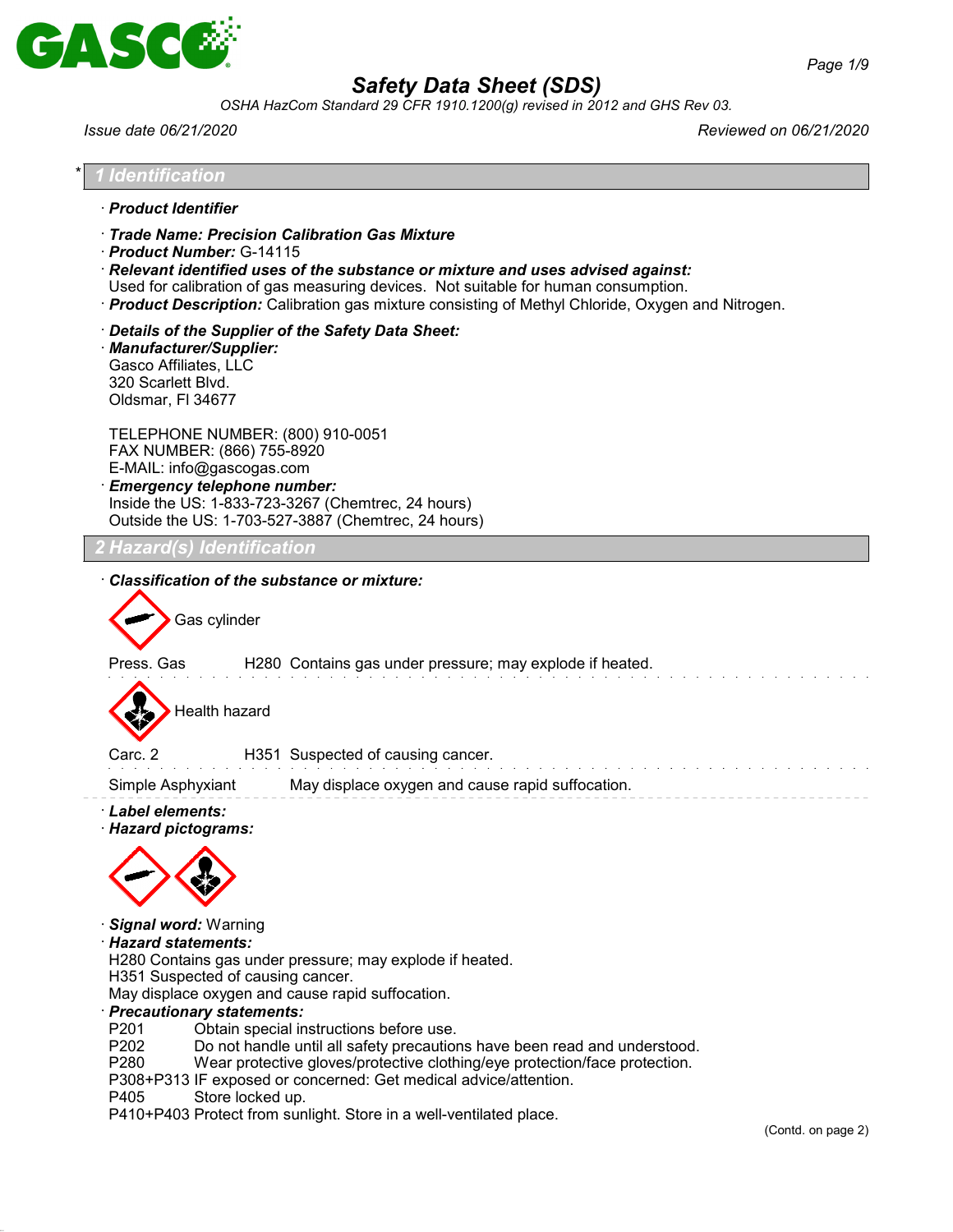*OSHA HazCom Standard 29 CFR 1910.1200(g) revised in 2012 and GHS Rev 03.*

### *Issue date 06/21/2020 Reviewed on 06/21/2020*

## *Trade Name: Precision Calibration Gas Mixture*

- P501 Dispose of contents/container in accordance with local/regional/national/international regulations.
- · *Unknown acute toxicity:*

99.9 % of the mixture consists of component(s) of unknown toxicity.

- · *Classification system:*
- · *NFPA ratings (scale 0 4)*

2 0  $\overline{0}$ Health  $= 2$  $Fire = 0$ Reactivity  $= 0$ 

· *HMIS-ratings (scale 0 - 4)*

|             | $H\left(\frac{1}{2} + \frac{1}{2}\right)$ Health = *2 |
|-------------|-------------------------------------------------------|
| <b>FIRE</b> | $\bullet$ Fire = 0                                    |
|             | REACTIVITY $\boxed{0}$ Physical Hazard = 0            |

· *Hazard(s) not otherwise classified (HNOC):* None known

## *3 Composition/Information on Ingredients*

## · *Chemical characterization: Mixtures*

· *Description:* Mixture of substances listed below with non-hazardous additions.

| · Dangerous Components: |                                                                                                                         |                 |
|-------------------------|-------------------------------------------------------------------------------------------------------------------------|-----------------|
| CAS: 7727-37-9          | Nitrogen                                                                                                                | 78.9-80.999%    |
|                         | RTECS: QW 9700000 $\diamond$ Press. Gas, H280; Simple Asphyxiant                                                        |                 |
| CAS: 74-87-3            | Methyl chloride                                                                                                         | $0.001 - 0.1\%$ |
| RTECS: PA 6300000       | Elam. Gas 1, H220; A Press. Gas, H280; A Acute Tox. 2, H330;<br>So Carc. 2, H351; STOT RE 2, H373; A Acute Tox. 4, H302 |                 |
| CAS: 7782-44-7          | Oxygen                                                                                                                  | 19-21%          |
|                         | <b><sup>◆</sup> Oxid. Gas 1, H270; → Press. Gas, H280</b>                                                               |                 |

## *4 First-Aid Measures*

## · *Description of first aid measures*

## · *After inhalation:*

Generally the product does not irritate with inhalation.

Supply fresh air. If required, provide artificial respiration. Consult doctor if symptoms persist.

In case of unconsciousness place patient stably in the side position for transportation.

## · *After skin contact:*

Generally, the product does not irritate the skin.

In cases of contact with liquified material, frostbite may occur. Immerse frostbite in cool-warm water and seek medical attention.

Wash with soap and water.

If skin irritation occurs, consult a doctor.

## · *After eye contact:*

Not anticipated under normal use.

Rinse opened eye for several minutes under running water. If symptoms persist, consult a doctor.

#### · *After swallowing:*

Not a normal route of entry.

If swallowed and symptoms occur, consult a doctor.

· *Information for doctor*

· *Most important symptoms and effects, both acute and delayed:* No further relevant information available.

(Contd. on page 3)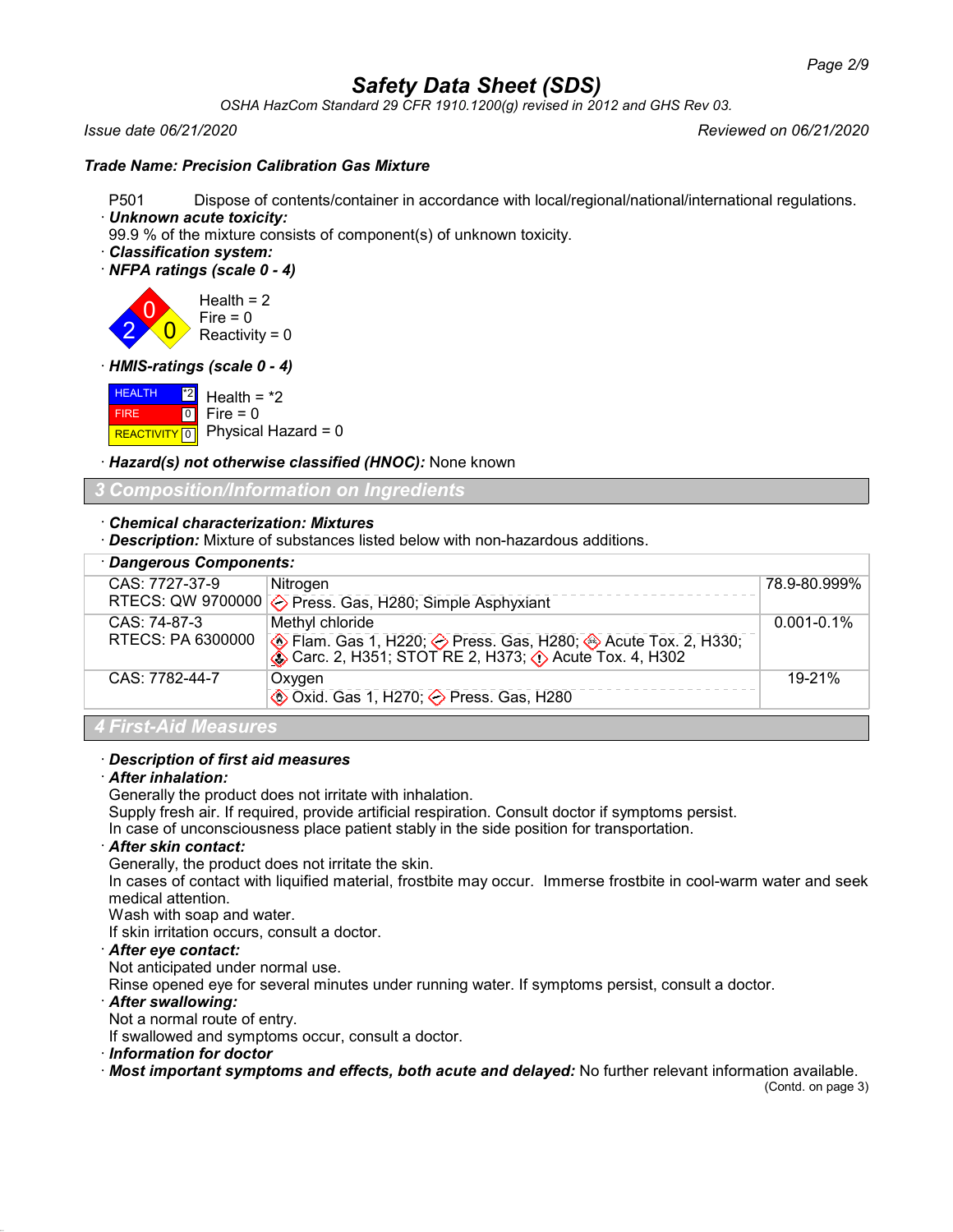*OSHA HazCom Standard 29 CFR 1910.1200(g) revised in 2012 and GHS Rev 03.*

*Issue date 06/21/2020 Reviewed on 06/21/2020*

## *Trade Name: Precision Calibration Gas Mixture*

### · *Indication of any immediate medical attention and special treatment needed:*

No further relevant information available.

## \* *5 Fire-Fighting Measures*

#### · *Extinguishing media*

· *Suitable extinguishing agents:*

Use fire fighting measures that suit the environment.

Use water spray to cool fire-exposed containers.

- · *For safety reasons unsuitable extinguishing agents:* No further relevant information.
- · *Special hazards arising from the substance or mixture:*
- Closed containers may explode when exposed to extreme heat.

If incinerated, product will releaset the following toxic fumes: Oxides of Carbon and Nitrogen (NOx) and Hydrochloric acid gas.

#### · *Advice for firefighters*

This gas mixture is not flammable; however, containers, when involved in fire, may rupture or burst in the heat of the fire.

· *Special protective equipment for firefighters:*

As in any fire, wear self-contained breathing apparatus pressure-demand (NIOSH approved or equivalent) and full protective gear to prevent contact with skin and eyes.

## *6 Accidental Release Measures*

· *Personal precautions, protective equipment and emergency procedures:*

Treat any fumes as toxic.

Ensure adequate ventilation.

Keep people at a distance and stay upwind.

In a confined area, NIOSH approved respiratory protection may be required.

· *Environmental precautions:* Inform authorities in case of gas release.

· *Methods and material for containment and cleaning up:*

Dispose of the collected material according to regulations.

· *Reference to other sections:*

See Section 7 for information on safe handling.

See Section 8 for information on personal protection equipment.

See Section 13 for disposal information.

## *7 Handling and Storage*

#### · *Handling*

## · *Precautions for safe handling:*

Ensure good ventilation/exhaustion at the workplace.

Be aware of any signs of dizziness or fatigue; exposures to fatal concentrations of this gas mixture could occur without any significant warning symptoms due to the potential for oxygen deficiency (simple asphyxiation). Do not attempt to adjust, repair or in any other way modify the cylinders containing this gas mixture. If there is a malfunction or another type of operational problem, contact nearest distributor immediately.

## · *Information about protection against explosions and fires:*

Pressurized container: protect from sunlight and do not expose to temperatures exceeding 50°C, i.e. electric lights. Do not pierce or burn, even after use.

Do not cut, grind or weld on container that contains or contained product.

Do not spray on a naked flame or any incandescent material.

## · *Conditions for safe storage, including any incompatibilities*

Store away from strong oxidizing agents, powdered metals, powdered metal salts, Alkali metals, Alkaline Earth metals and Iron.

(Contd. on page 4)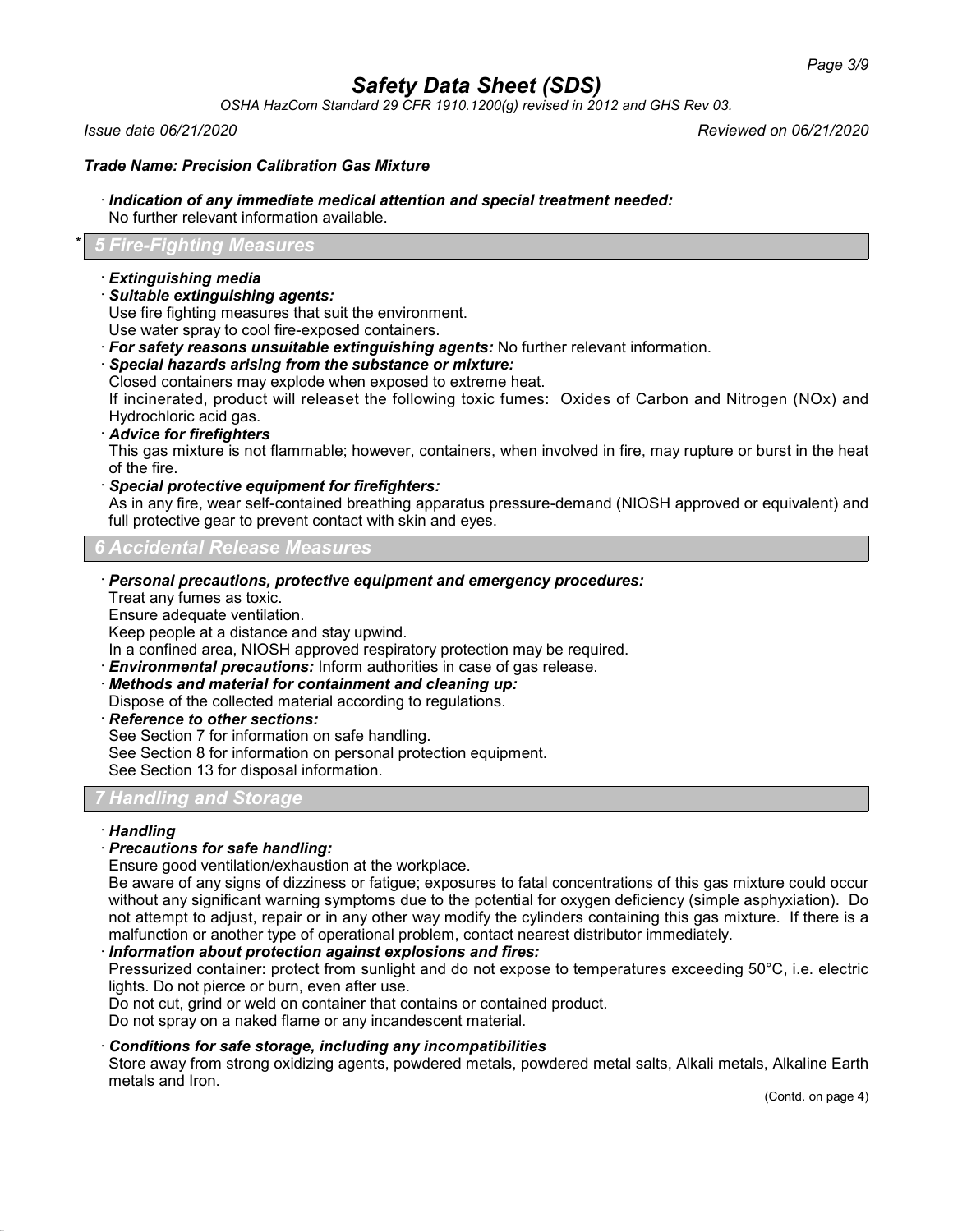*OSHA HazCom Standard 29 CFR 1910.1200(g) revised in 2012 and GHS Rev 03.*

#### *Issue date 06/21/2020 Reviewed on 06/21/2020*

## *Trade Name: Precision Calibration Gas Mixture*

### · *Storage*

### · *Requirements to be met by storerooms and receptacles:*

Store in a cool location.

Cylinders should be firmly secured to prevent falling or being knocked over. Cylinders must be protected from the environment, and preferably kept at room temperature. Cylinders should be stored in dry, well-ventilated areas, away from sources of heat, ignition, and direct sunlight. Protect cylinders against physical damage. Full and empty cylinders should be segregated. Use a "first-on, first-out" inventory system to prevent full containers from being stored for long periods of time.

· *Information about storage in one common storage facility:* Not required.

- · *Further information about storage conditions:* Store in cool, dry conditions in well sealed receptacles.
- **Specific end use(s):** No further relevant information available.

*8 Exposure Controls/Personal Protection*

· *Additional information about design of technical systems:* No further data; see section 7.

#### · *Control parameters:*

All ventilation should be designed in accordance with OSHA standard (29 CFR 1910.94). Use mechanical (general) ventilation for storage areas. Use appropriate ventilation as required to keep Exposure Limits in Air below TLV & PEL limits.

## · *Components with occupational exposure limits:*

#### **7727-37-9 Nitrogen**

TLV withdrawn TLV, see App. F; simple asphyxiant

#### **74-87-3 Methyl chloride**

PEL Long-term value: 100 ppm Ceiling limit value: 200; 300\* ppm \*5-min peak in any 3 hrs

#### REL See Pocket Guide App. A

TLV Short-term value:  $207 \text{ mg/m}^3$ , 100 ppm Long-term value:  $103 \text{ mg/m}^3$ , 50 ppm **Skin** 

· *Additional information:* The lists that were valid during the creation of this SDS were used as basis.

#### · *Exposure controls:*

- · *Personal protective equipment*
- · *General protective and hygienic measures:* Wash hands before breaks and at the end of work.
- · *Breathing equipment:*



Suitable respiratory protective device recommended.

- · *Protection of hands:* Not required.
- · *Eye protection:* Not necessary under normal conditions.

*9 Physical and Chemical Properties*

- · *Information on basic physical and chemical properties*
- · *General Information*
- · *Appearance:*
- *Form:* Gaseous *Color:* Clear, colorless · *Odor:* Odorless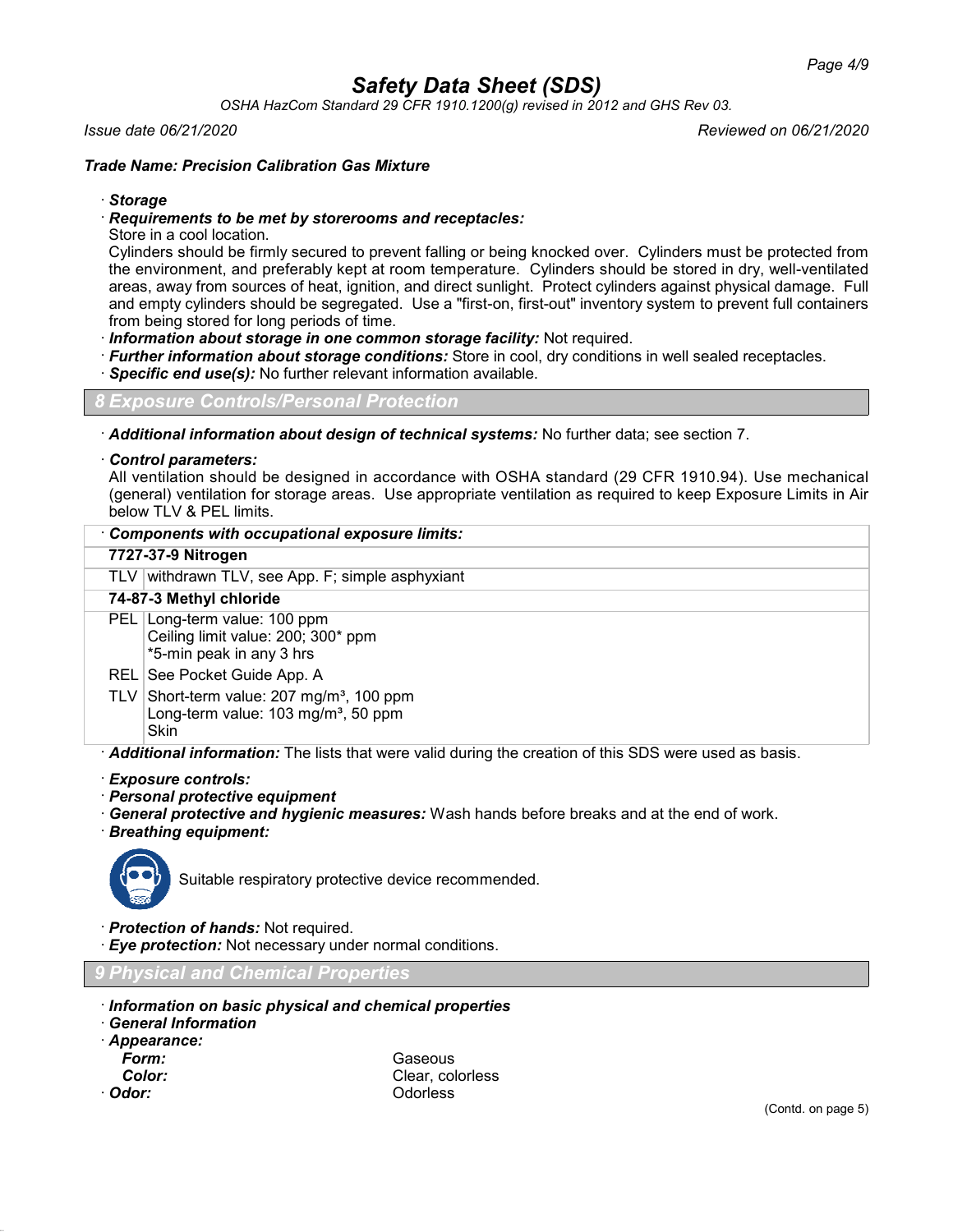*OSHA HazCom Standard 29 CFR 1910.1200(g) revised in 2012 and GHS Rev 03.*

*Issue date 06/21/2020 Reviewed on 06/21/2020*

## *Trade Name: Precision Calibration Gas Mixture*

| Odor threshold:                                                                                   | Not determined.                                                                  |
|---------------------------------------------------------------------------------------------------|----------------------------------------------------------------------------------|
| · pH-value:                                                                                       | Not determined.                                                                  |
| Change in condition<br><b>Melting point/Melting range:</b><br><b>Boiling point/Boiling range:</b> | Not determined.<br>Not determined.                                               |
| · Flash point:                                                                                    | None                                                                             |
| · Flammability (solid, gaseous):                                                                  | Not determined.                                                                  |
| · Decomposition temperature:                                                                      | Not determined.                                                                  |
| · Auto igniting:                                                                                  | Product is not self-igniting.                                                    |
| · Danger of explosion:                                                                            | Not determined.                                                                  |
| · Explosion limits:<br>Lower:<br><b>Upper:</b>                                                    | Not determined.<br>Not determined.                                               |
| · Vapor pressure:                                                                                 | Not determined.                                                                  |
| · Density:<br><b>Relative density:</b><br>Vapor density:<br><b>Evaporation rate:</b>              | Not determined.<br>Not determined.<br>Not applicable.                            |
| · Solubility in / Miscibility with:<br>Water:                                                     | Fully miscible.                                                                  |
| · Partition coefficient (n-octanol/water): Not determined.                                        |                                                                                  |
| · Viscosity:<br>Dynamic:<br><b>Kinematic:</b><br>Other information:                               | Not determined.<br>Not determined.<br>No further relevant information available. |

*10 Stability and Reactivity*

· *Reactivity:* No further relevant information available.

· *Chemical stability:* Stable under normal conditions.

· *Thermal decomposition / conditions to be avoided:* No decomposition if used according to specifications.

- · *Possibility of hazardous reactions:* No dangerous reactions known.
- · *Conditions to avoid:* No further relevant information available.

#### · *Incompatible materials:*

Strong oxidizing agents, organic materials, powdered metals, powdered metal salts, Alkali metals, Alkaline Earth metals and Iron.

· *Hazardous decomposition products:* Carbon Oxides and Nitrogen Oxides (NOx) and Hydrochloric acid gas.

#### *11 Toxicological Information*

## · *Information on toxicological effects:*

## · *Acute toxicity:*

· *LD/LC50 values that are relevant for classification:*

#### **74-87-3 Methyl chloride**

Oral LD50 1800 mg/kg (Rat) Inhalative  $|LG50/4 h|152 mg/l (Rat)$ 

(Contd. on page 6)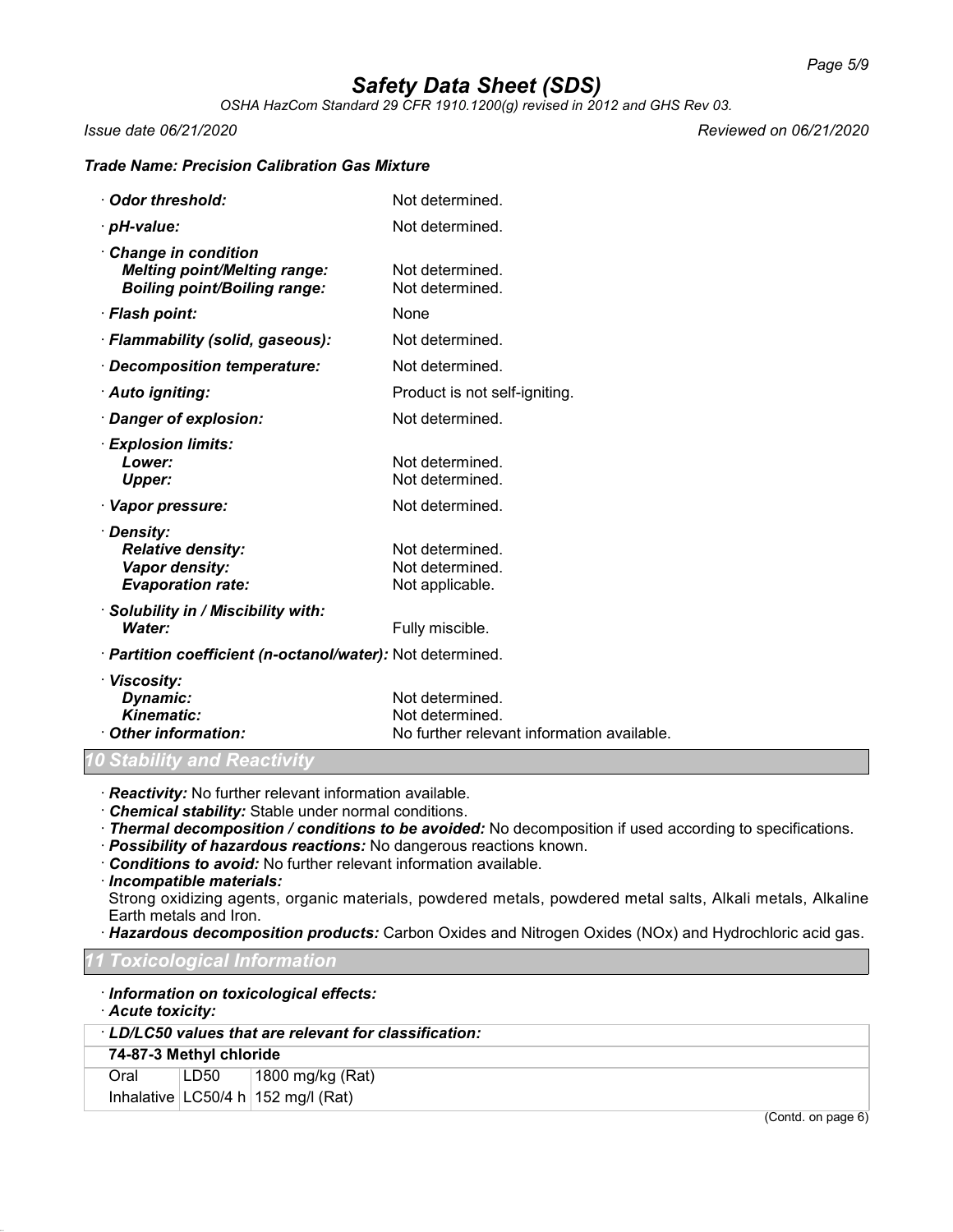*OSHA HazCom Standard 29 CFR 1910.1200(g) revised in 2012 and GHS Rev 03.*

*Issue date 06/21/2020 Reviewed on 06/21/2020*

### *Trade Name: Precision Calibration Gas Mixture*

#### · *Primary irritant effect:*

- · *On the skin:* No irritating effect.
- · *On the eye:* No irritating effect.
- · *Additional toxicological information:*

#### · *Carcinogenic categories:*

- · *IARC (International Agency for Research on Cancer):*
- Group 1 Carcinogenic to humans
- Group 2A Probably carcinogenic to humans
- Group 2B Possibly carcinogenic to humans
- Group 3 Not classifiable as to its carcinogenicity to humans
- Group 4 Probably not carcinogenic to humans

74-87-3 Methyl chloride 3

#### · *NTP (National Toxicology Program):*

None of the ingredients are listed.

#### · *OSHA-Ca (Occupational Safety & Health Administration):*

None of the ingredients are listed.

## *12 Ecological Information*

- · *Toxicity:* The hazards for the aquatic environment are unknown.
- · *Aquatic toxicity:* No further relevant information available.
- · *Persistence and degradability:* No further relevant information available.
- · *Behavior in environmental systems:*
- · *Bioaccumulative potential:* No further relevant information available.
- · *Mobility in soil:* No further relevant information available.
- · *Additional ecological information:*
- · *General notes:* Generally not hazardous for water.
- · *Results of PBT and vPvB assessment:*
- · *PBT:* Not applicable.
- · *vPvB:* Not applicable.
- · *Other adverse effects:* No further relevant information available.

## *13 Disposal Considerations*

## · *Waste treatment methods*

#### · *Recommendation:*

Must not be disposed of together with household garbage. Do not allow product to reach sewage system. Release all residual gas pressure in a well ventilated area. Verify the cylinder is completely empty (0 PSIG). Remove or cover any hazard labels. Return empty cylinder for recycling.

NOTE: Check with the local easte authority before placing any gas cylinder into waste container for pickup. GASCO encourages the consumer to return all cylinders.

· *Waste disposal key:* The U.S. EPA has not published waste disposal numbers for this product's components.

· *Uncleaned packaging*

· *Recommendation:* Return cylinder and unused product to supplier.

## *14 Transport Information*

- · *UN-Number:*
- · *DOT, ADR/ADN, IMDG, IATA* UN1956
- · *UN proper shipping name:*
- 
- 

Compressed gas, n.o.s. · *ADR/ADN* UN1956 Compressed gas, n.o.s.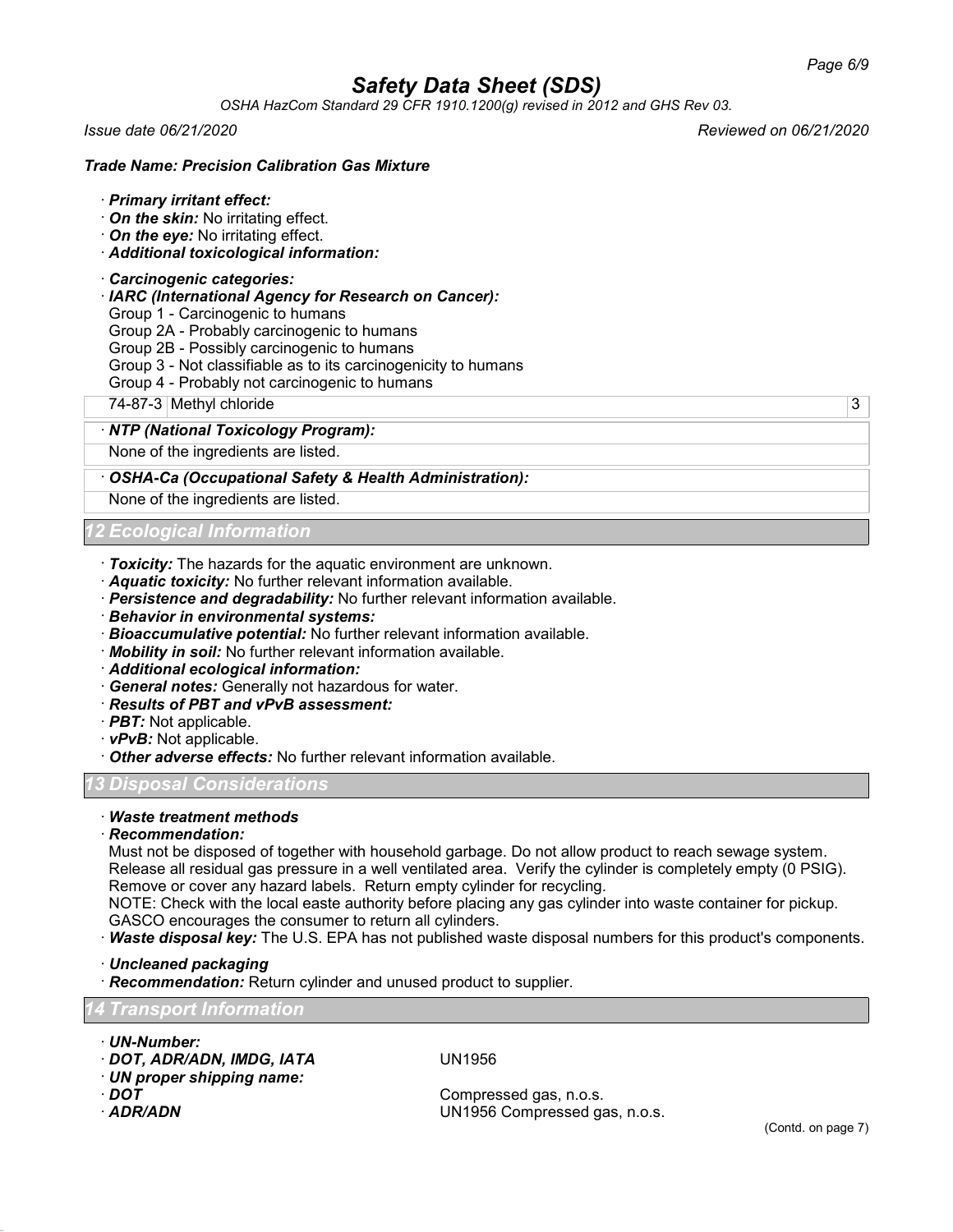*OSHA HazCom Standard 29 CFR 1910.1200(g) revised in 2012 and GHS Rev 03.*

*Issue date 06/21/2020 Reviewed on 06/21/2020*

| <b>Trade Name: Precision Calibration Gas Mixture</b> |  |  |  |
|------------------------------------------------------|--|--|--|
|------------------------------------------------------|--|--|--|

| $\cdot$ IMDG, IATA<br>· Transport hazard class(es):<br>$\cdot$ DOT                  | COMPRESSED GAS, N.O.S.                                                                                           |
|-------------------------------------------------------------------------------------|------------------------------------------------------------------------------------------------------------------|
|                                                                                     |                                                                                                                  |
| Class:<br>· Label:                                                                  | 2.2<br>2.2                                                                                                       |
| · ADR/ADN                                                                           |                                                                                                                  |
|                                                                                     |                                                                                                                  |
| Class:<br>· Label:                                                                  | 2.21A                                                                                                            |
| · IMDG, IATA                                                                        | 2.2                                                                                                              |
|                                                                                     |                                                                                                                  |
| Class:                                                                              | 2.2                                                                                                              |
| · Label:<br>· Packing group:                                                        | 2.2                                                                                                              |
| · DOT, ADR/ADN, IMDG, IATA                                                          | Non-Regulated Material                                                                                           |
| · Environmental hazards:                                                            | Not applicable.                                                                                                  |
| · Special precautions for user:<br>· Hazard identification number (Kemler code): 20 | Not applicable.                                                                                                  |
| · EMS Number:                                                                       | $F-C, S-V$                                                                                                       |
| Transport in bulk according to Annex II of<br><b>MARPOL73/78 and the IBC Code:</b>  | Not applicable.                                                                                                  |
| · Transport/Additional information:                                                 |                                                                                                                  |
| $\cdot$ DOT                                                                         |                                                                                                                  |
| · Quantity limitations:                                                             | On passenger aircraft/rail: 75 kg<br>On cargo aircraft only: 150 kg                                              |
| · ADR/ADN                                                                           |                                                                                                                  |
| <b>Excepted quantities (EQ):</b>                                                    | Code: E1<br>Maximum net quantity per inner packaging: 30 ml<br>Maximum net quantity per outer packaging: 1000 ml |
| · UN "Model Regulation":                                                            | UN 1956 COMPRESSED GAS, N.O.S., 2.2, (E)                                                                         |
| 5 Regulatory Information                                                            |                                                                                                                  |
|                                                                                     | $\cdot$ Safety, health and environmental regulations/legislation specific for the substance or mixture:          |

· *SARA (Superfund Amendments and Reauthorization):*

· *Section 355 (extremely hazardous substances):*

None of the ingredients are listed.

(Contd. on page 8)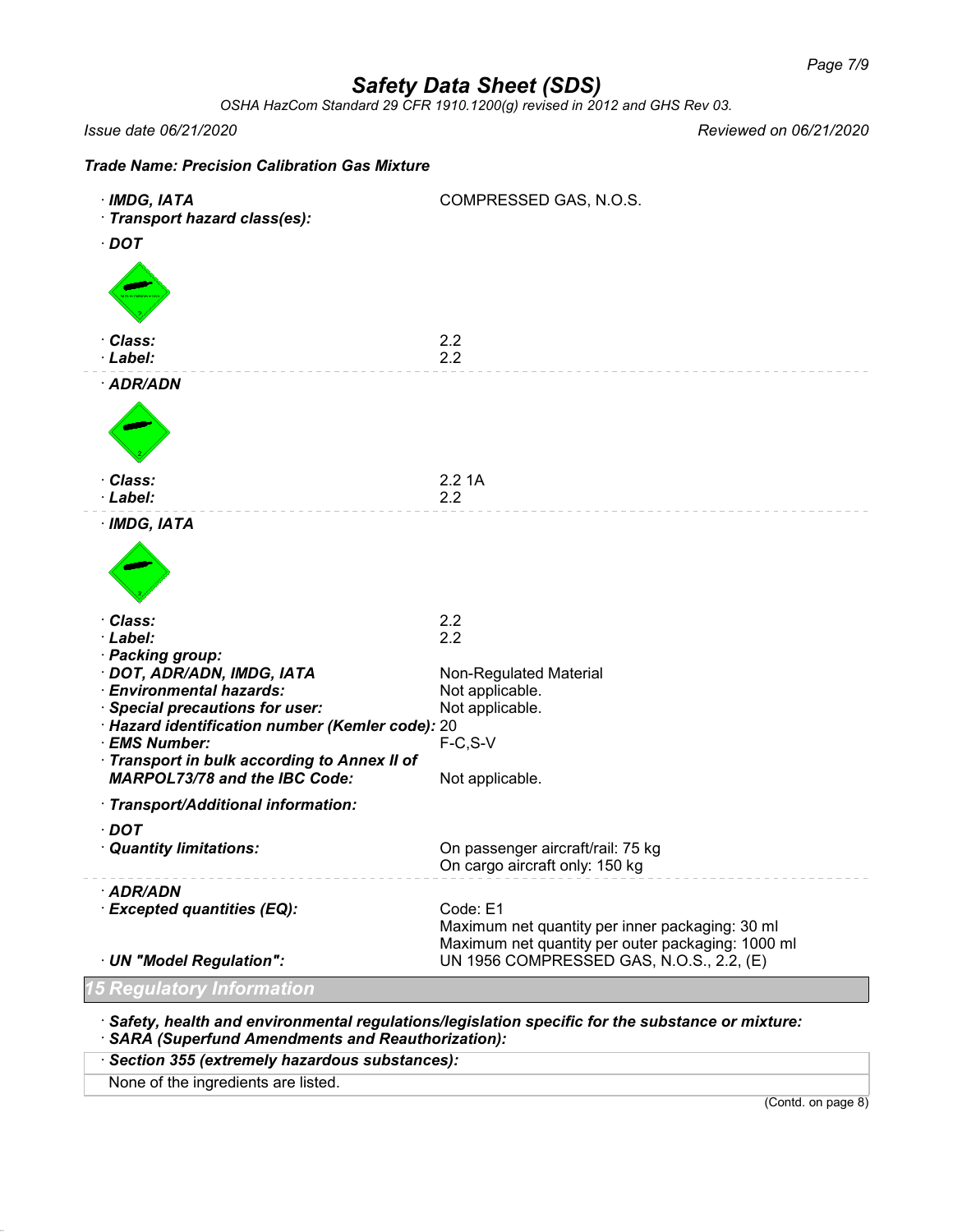*OSHA HazCom Standard 29 CFR 1910.1200(g) revised in 2012 and GHS Rev 03.*

*Issue date 06/21/2020 Reviewed on 06/21/2020*

## *Trade Name: Precision Calibration Gas Mixture*

| · Section 313 (Specific toxic chemical listings):           |  |  |
|-------------------------------------------------------------|--|--|
| 74-87-3 Methyl chloride                                     |  |  |
| · TSCA (Toxic Substances Control Act):                      |  |  |
| 7727-37-9 Nitrogen                                          |  |  |
| 7782-44-7 Oxygen                                            |  |  |
| 74-87-3 Methyl chloride                                     |  |  |
| California Proposition 65:                                  |  |  |
| Chemicals known to cause cancer:                            |  |  |
| None of the ingredients are listed.                         |  |  |
| Chemicals known to cause reproductive toxicity for females: |  |  |
| None of the ingredients are listed.                         |  |  |
| Chamicale known to couse reproductive toxicity for males:   |  |  |

· *Chemicals known to cause reproductive toxicity for males:*

74-87-3 Methyl chloride

· *Chemicals known to cause developmental toxicity:* 74-87-3 Methyl chloride

· *Carcinogenic categories:*

· *EPA (Environmental Protection Agency):*

74-87-3 Methyl chloride D, CBD

· *TLV (Threshold Limit Value established by ACGIH):*

74-87-3 Methyl chloride A4

· *NIOSH-Ca (National Institute for Occupational Safety and Health):*

74-87-3 Methyl chloride

· *GHS label elements*

The product is classified and labeled according to the Globally Harmonized System (GHS). · *Hazard pictograms:*



## · *Signal word:* Warning

· *Hazard statements:*

H280 Contains gas under pressure; may explode if heated.

H351 Suspected of causing cancer.

May displace oxygen and cause rapid suffocation.

· *Precautionary statements:*

P201 Obtain special instructions before use.<br>P202 Do not handle until all safety precaution

Do not handle until all safety precautions have been read and understood.

P280 Wear protective gloves/protective clothing/eye protection/face protection.

P308+P313 IF exposed or concerned: Get medical advice/attention.

P405 Store locked up.

P410+P403 Protect from sunlight. Store in a well-ventilated place.

P501 Dispose of contents/container in accordance with local/regional/national/international regulations.

## · *National regulations:*

None of the ingredients are listed.

· *Chemical safety assessment:* A Chemical Safety Assessment has not been carried out.